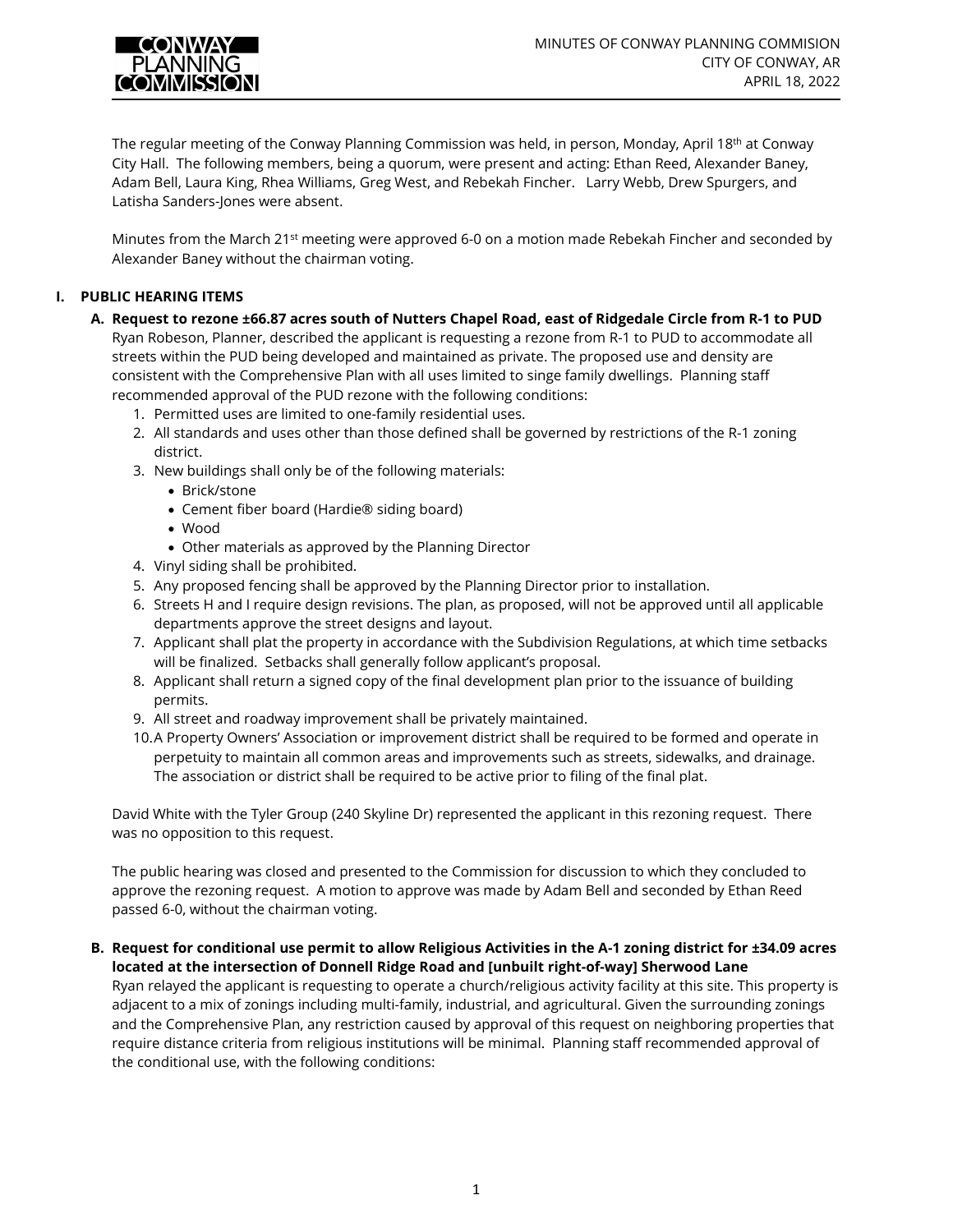

- 1. The proposed site shall be developed in accordance with Article 1101 of the Conway Zoning Code and must illustrate compliance with site requirements for parking, signage, landscaping, fencing, buffering, outdoor storage, dumpster enclosure, sidewalks, etc.
- 2. Fire Department must have two separate access points to the property that meet the requirements of the Arkansas Fire Prevention Code. Applicant will be required to improve Sherwood Ln to the Kennedy Ln intersection unless a separate access easement is created that meets these standards.
- 3. No waivers for paving surfaces may be granted, including the drive around the proposed residential component.
- 4. Any significant expansions or additions to the structure as well as any changes in the use shall require an amended or new conditional use permit.

Josh Minton (300 Northport Dr, Cabot) represented the applicant in this conditional use request. Clay Vaden (11225 Huron Ln, Little Rock) also spoke to the housing concept proposed on the provided site plan. There was no opposition to this request.

The public hearing was closed and presented to the Commission for discussion to which they concluded to approve the conditional use request. A motion to approve was made by Adam Bell and seconded by Rebekah Fincher passed 5-0-1, without the chairman voting and Ethan Reed abstaining.

#### **C. Request to rezone ±3.88 acres east of Bill Bell Lane at the intersection of Acuff Lane from R-1 to C-3**

Beth Sketoe, Planner, explained the applicant is requesting to rezone from R-1 to C-3 and that request is not consistent with the Comprehensive Plan. A rezoning to C-3 would allow a wide range of intense uses near residential uses. As the applicant did not provide sufficient information pertaining to proposed development, staff felt the rezoning would likely negatively impact adjacent properties, and recommended denial of the rezoning request.

Bobby French (1021 Front St) represented the applicant in this rezoning request and asked that this item be tabled until the May meeting prior to Planning Commission action.

There was opposition to this request present at the meeting from Sherry Smith (1825 Daniel Ln). Mrs. Smith expressed concerns that no commercial uses were in vicinity to the site, the uses that could be allowed were too intense to introduce into the area and noted increased commercial traffic would be brought into the residential area.

The public hearing was closed and presented to the Commission for discussion to which they concluded to table the rezoning request until the May Planning Commission meeting. A motion to table was made by Greg West and seconded by Alexander Baney passed 7-0, with the chairman voting.

## **D. Request for conditional use permit to allow Swimming Pool Sales & Service in the C-1 zoning district for property located at 611 Court Street**

Beth explained the applicant is seeking conditional use approval to operate a retail and service store selling pool maintenance products/chemicals and providing professional pool maintenance and advisory services. The store currently has a small staff of 2-3, including staff that is in the field servicing client's pools. Planning staff recommended approval of the requested use, as it would not likely cause harm to adjacent properties:

- 1. Conditional use is limited to Swimming Pool Sales & Supply establishment.
- 2. Exterior display and/or storage of products is prohibited.
- 3. Any chemicals/balance products stored on site shall be stored in a manner to prevent odor trespass being a nuisance to adjacent tenants.
- 4. All signage shall be permitted and installed in accordance with Article 1301 of the Conway Zoning Code (Sign Ordinance).
- 5. Any expansion of or change to the use shall require an amended or new conditional use permit.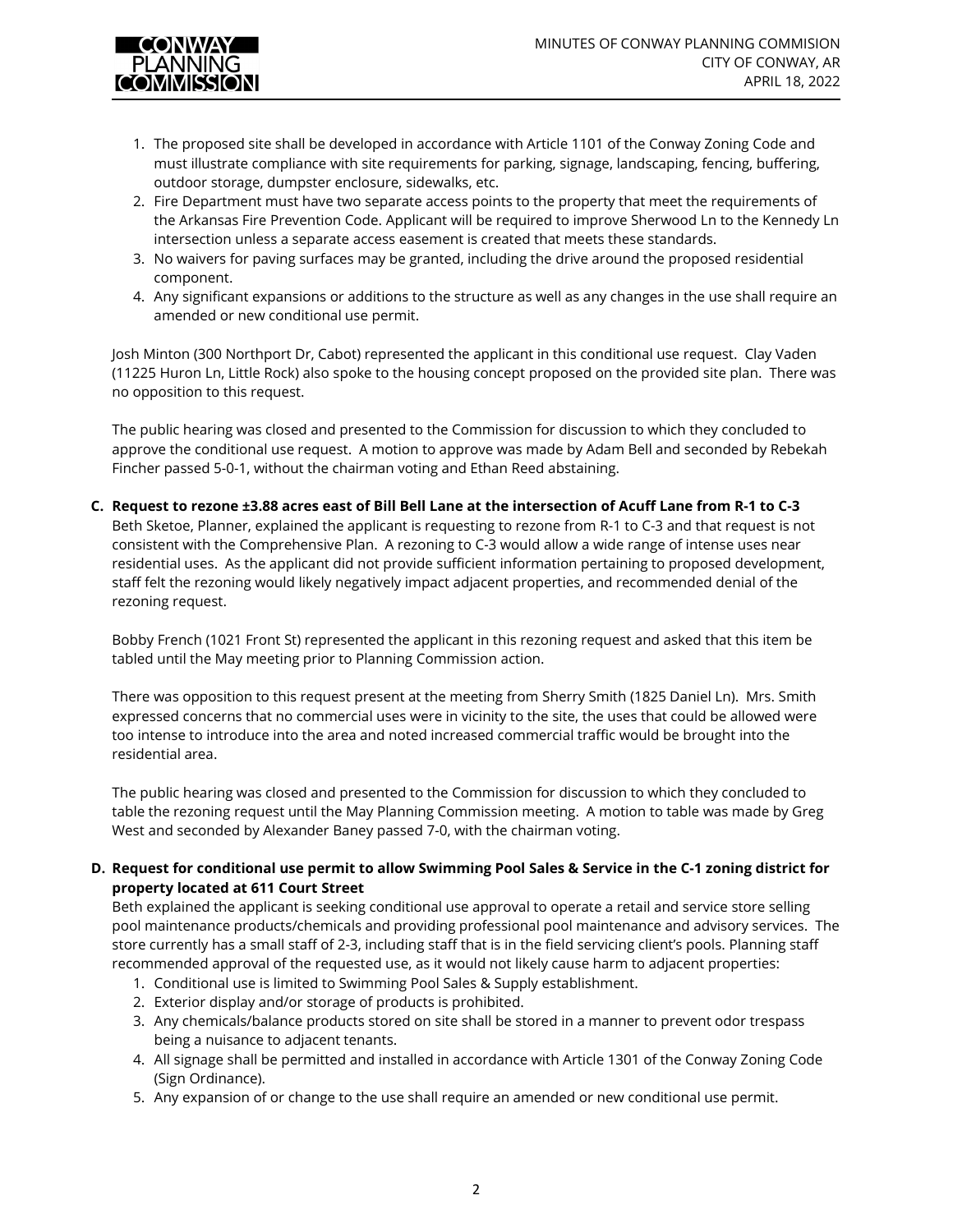

- 6. No variance of any kind may be subsequently requested.
- 7. The conditional use shall automatically expire if the approved use ceases for more than 18 consecutive months.

David Branscum (611 Court St, Ste 6) represented this conditional use request. There was no opposition to this request.

The public hearing was closed and presented to the Commission for discussion to which a motion to approve the conditional use was made by Rebekah Fincher and seconded by Greg West; passed 7-0, with the chairman voting.

**E. Request for conditional use permit to allow Landscape Sales in the TJ zoning district for property located at 3450 Old Morrilton Highway/AR Hwy 64** 

Ryan relayed the applicant has requested conditional use approval to operate a sand, gravel, and earth sales and storage facility in the TJ zoning district. This proposed conditional use does not include the growing or selling of any plant or tree material and is consistent with the Comprehensive Plan. Planning staff recommended approval of the conditional use with the following conditions:

- 1. No variance of any kind may be subsequently requested.
- 2. Conditional Use is limited to Sand, Gravel, or Earth Sales and Storage to include the storage of related equipment such as trucks and trailers solely in support of the landscape installation division.
- 3. The cultivation and sales of plant or tree materials is prohibited. Such materials may only be stored onsite temporarily when intended for use as part of a professional services landscape installation project.
- 4. Perimeter screening is required along all property lines which abut residential uses. Screening may consist of dense landscaping including understory trees and shrubs or fencing. If landscaping is proposed an installation diagram and list of proposed species shall be submitted for approval by the Planning Director prior to installation; if fencing is proposed, height and material information shall be submitted for approval by the Planning Director prior to installation.
- 5. Hours of operation are limited to 7:00am to 6:00pm, Monday through Saturday.
- 6. All signage shall be permitted and installed in accordance with Article 1301 of the Conway Zoning Code.
- 7. No additional structures may be moved onto or constructed on the site. Any proposed expansion of or addition to existing structures shall require an amended conditional use permit.

Daniel Derden (16 Daniel Dr) represented the conditional use request. Rick Bane (3470 Old Morrilton Hwy) and Destin Weaver (3350 Old Morrilton Hwy) both spoke in favor of the use stating the applicant was a good neighbor and the use was a good addition to the area.

There was opposition to this request present at the meeting from Kerrick Johnson (3400 Old Morrilton Hwy). Mr. Johnson expressed concerns about the surrounding residential areas, the noise from delivery trucks and smell of the product at the site, and drainage issues. Keller Johnson (5310 Lost Canyon Dr) presented photos taken at 3400 Old Morrilton Hwy showing flooding at the site caused by inadequate drainage and directed there were no existing retail businesses for miles around the property. Frank Shaw (1315 Main St) addressed he was the attorney for Kerrick Johnson and spoke to the flooding on his client's property due to the property in question.

The public hearing was closed and presented to the Commission for discussion to which a motion to table the conditional use request, until the May Planning Commission meeting, was made considering the public comments received at the meeting. A motion to table was made by was made by Rebekah Fincher and seconded by Adam Bell; passed 7-0, with the chairman voting.